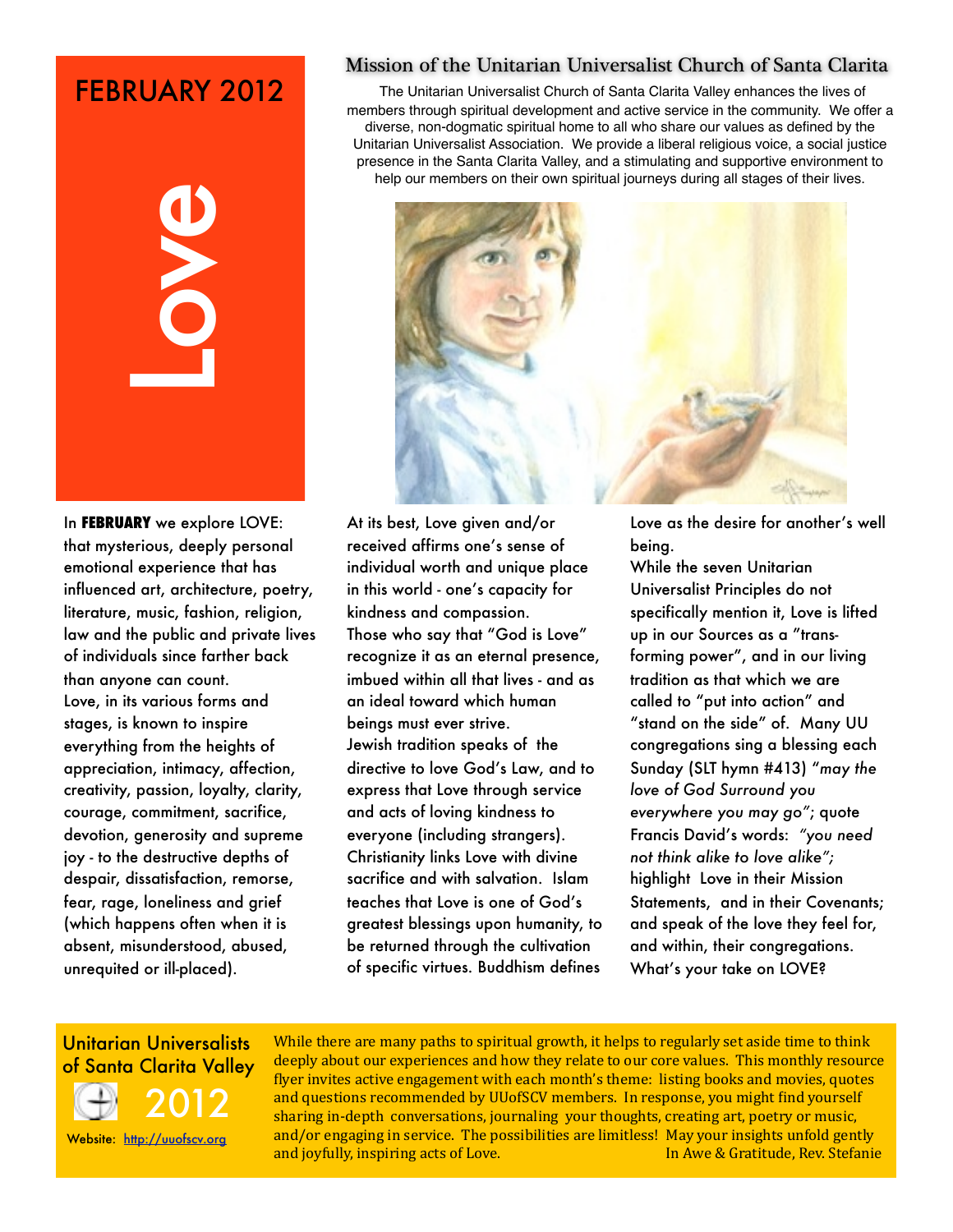### Journaling About Love

Who taught/teaches you about Love?

 By whom are you Loved? How do you know? How does that feel?

 What do you Love? Whom do you Love? Why, and how does that Love express itself? How does that feel?

 What makes you Love-able? How do you express Love of yourself? Is that hard or easy to do?

 When and where has your capacity to Love, or be Loved, felt transformative or taken you by surprise?

 Why do you think Love is not listed in the Seven Principles, among justice, equity, compassion, peace, liberty, etc.?

How do you put Love into action?

#### Movies, books and songs on the theme of LOVE, recommended by **UUofSCV** members:

#### **MOVIES:**

Love Actually  $(R)$ Shakespeare in Love  $(R)$ Westside Story (NR) On Golden Pond (PG) Eat, Pray, Love (PG-13) Shrek $(G)$ High School Musical (G)

#### **BOOKS FOR ADULTS:**

*Erich Fromm,* The Art of Loving The Time Traveler's Wife, Audry Niffenegger *The Path to Love,* Deepak Chopra The Book of Love, Diane Ackerman *What About Love*?, Gina Lake *Rumi: The Book of Love, Coleman* Barks Love and Friendship in Plato and *Aristotle,* A. W. Price Love Wins: A Book about Heaven, *Hell and the Fate of Every Person Who Ever Lived*, by Rob Bell *Here If You Need Me, by Kate* Braestrup



When all the people of the world love, Then the strong will not overpower the weak. The many will not oppress the few. The wealthy will not mock the poor The honored will not disdain the humble. The cunning will not deceive the simple.

*By Mo-Tse, From the Singing the Living Tradition hymnal, #601*

#### **BOOKS FOR CHILDREN:**

*I* Love you Through and Through, Bernadette Rossetti-Shustake *How Do Dinosaurs Love Their Cats?*  Jane Yolen *Owen & Mzee,* Hatkoff & Kahumbu

*No Matter What*, Debi Gliori *I* Am *A* Lovable Me!, by Sharon Penchina & Dr. S. Hoffman

#### **SONGS:**

You Can't Hurry Love, The Supremes *One Hand, One Heart*, Westside Story *Just the Way You Are, Billy Joel* Love's Recovery, Indigo Girls *Only Love is Real*, Carol King *Seasons of Love,* Rent

#### **READINGS FROM THE SINGING THE LIVING TRADITION**

**HYMNAL:** 447, 468, 564, 597, 601, 639, 652, 697, 730...



#### **Quotes to ponder:**

It is better to be hated for what you are than loved for what you are not. - Andre Gide

Love in organizations, then, is the most potent source of power we have available. - Margaret J. **Wheatley** 

Being heard is so close to being loved that for the average person they are almost indistinguishable. - David Augsburger

Love sometimes wants to do us a great favor: hold us upside down and shake all the nonsense out. - Hafiz of Persia

That's all nonviolence is - organized love. -Joan Baez

The giving of love is an education in itself. - Eleanor Roosevelt

Pursue some path, however narrow and crooked, in which you can walk with love and reverence.- Henry David Thoreau

There is always something left to love. And if you ain't learned that, you ain't learned nothing.- Lorraine **Hansberry** 

The hunger for love is much more difficult to remove than the hunger for bread. - Mother Teresa

Forget love. I'd rather fall in chocolate. - Sandra J. Dykes

Love is an act of endless forgiveness, a tender look which becomes a habit. - Peter Ustinov

Hate leaves ugly scars, love leaves beautiful ones. - Mignon **McLaughlin** 

Love must be as amuch a light, as it is a flame. - Henry David **Thoreau** 

Only in love are unity and duality not in conflict. - Rabindranath **Tagore** 

Love makes your soul crawl out from its hiding place. - Zora Neale **Hurston**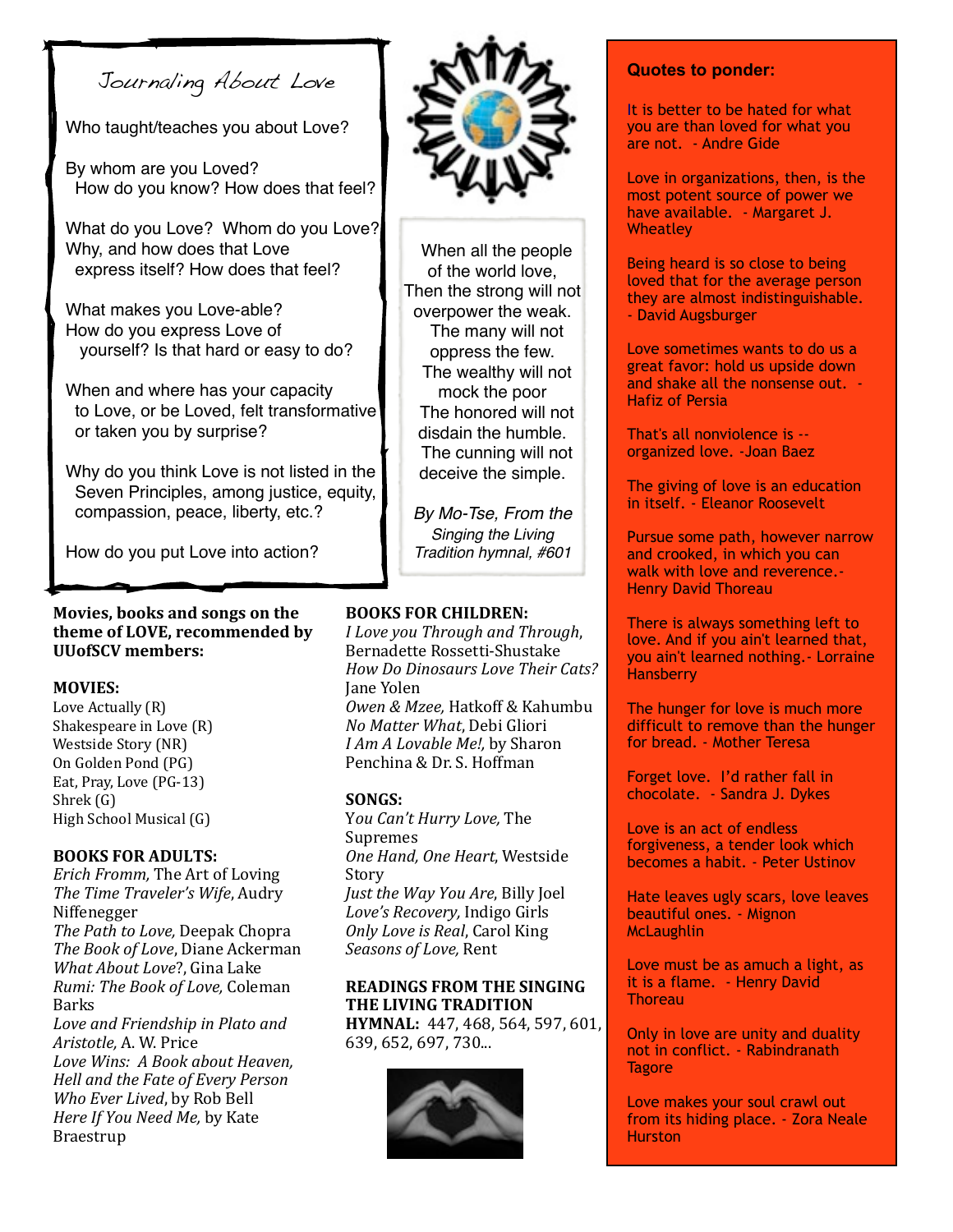# "Love is...", by Bill Hallett

...respect,desire, understanding, beauty, reverence, appreciation, humor, trusting, faithfulness, warmth, acceptance, liking, companionship, assisting, patience, mysterious, closeness, healing, revealing, intellectual, improving, imaginative, honesty, truthful, enduring, transcending, openness, worshipful, kindness, colorful, sensual, religious, improving, attentive, friendly, caring, devotion, nurturing, thoughtful, perpetual, unconditional, unselfish, intensive, innate, sincerity, ethical, colorful, growing, compatible, grateful, fascinating, flexible, complete, learning, sympathetic, positive, admiring, enjoying, humane, philosophical, concerned, genuine, spiritual, social, moral, conscientious, awesome, awareness, tenderness, alive, fondness, pleasure, duty, beloved, delightful, rewarding, cherishing, exhausting, adoring, rapport, treasuring, forgiving, adorable, fanciful, energetic, erudite, nonapologetic, strength...?





(Try to doodle or draw your response)

### **Out of the Mouths of Babes...**

- \* "*When someone loves you, the way they say your name is different. You just know that your name is safe in their mouth." (Billy-age 4)*
- *\* "Love is what makes you smile when you're tired." (Terri-age 4)*
- \* *"If you want to learn to love better, you should start with a friend you hate." (Nikka-age 6)*